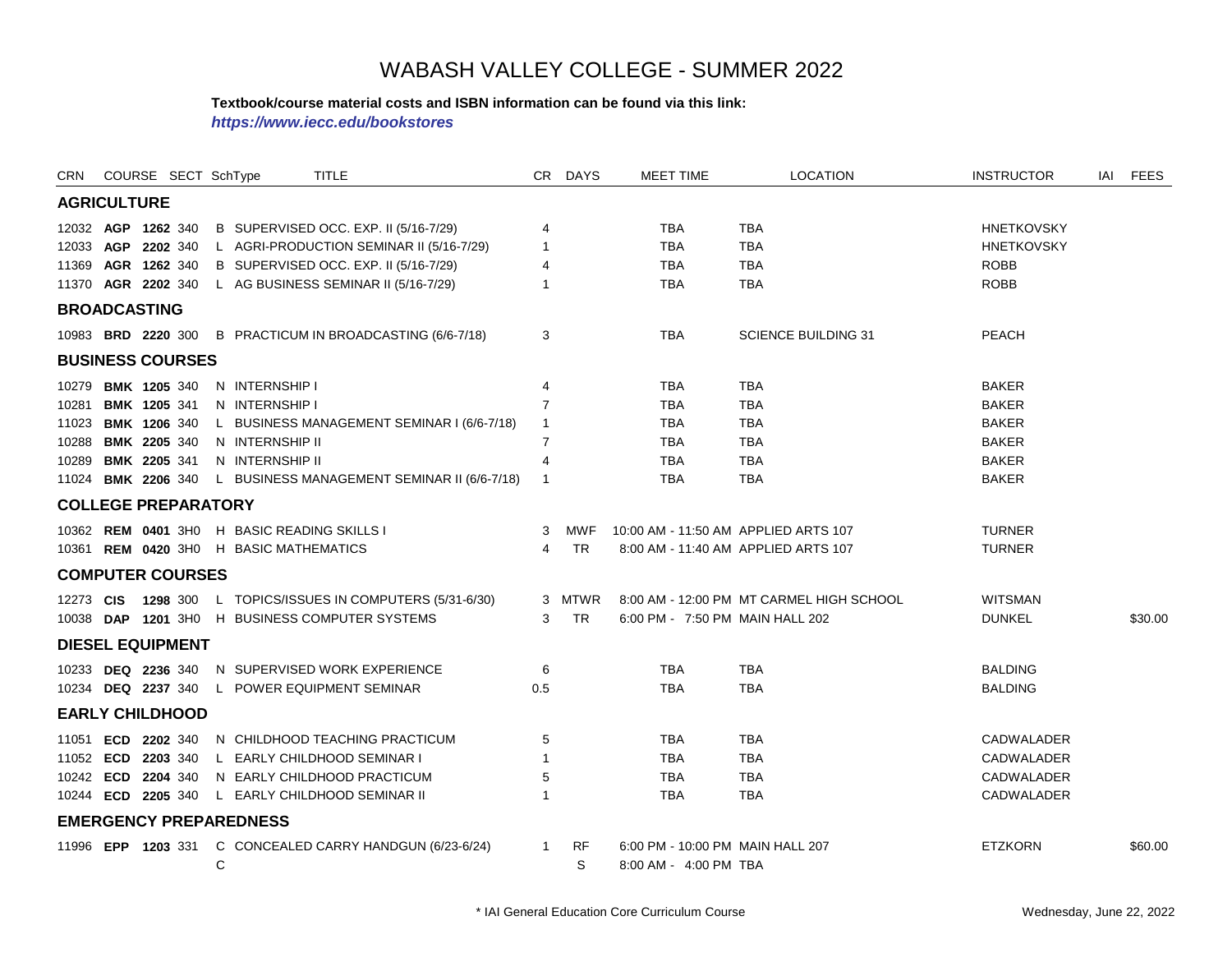| CRN                       |  | COURSE SECT SchType |              |                                               | TITLE                                                        | CR.            | DAYS      | <b>MEET TIME</b>         | <b>LOCATION</b>                             | <b>INSTRUCTOR</b> | IAI     | <b>FEES</b> |
|---------------------------|--|---------------------|--------------|-----------------------------------------------|--------------------------------------------------------------|----------------|-----------|--------------------------|---------------------------------------------|-------------------|---------|-------------|
|                           |  |                     |              | <b>EMERGENCY PREPAREDNESS</b>                 |                                                              |                |           |                          |                                             |                   |         |             |
|                           |  |                     | C            |                                               | 11998 EPP 1203 332 C CONCEALED CARRY HANDGUN (7/21-7/22)     | $\mathbf{1}$   | RF<br>S   | 8:00 AM - 4:00 PM TBA    | 6:00 PM - 10:00 PM MAIN HALL 207            | CARTER            |         | \$60.00     |
|                           |  |                     |              | <b>ENGLISH/COMMUNICATIONS</b>                 |                                                              |                |           |                          |                                             |                   |         |             |
|                           |  |                     |              | 10984 ENG 1111 3H0 H COMPOSITION I (6/6-7/18) |                                                              |                | 3 MTWR    |                          | 8:00 AM - 9:50 AM APPLIED ARTS 101          | ZIMMERMAN         |         |             |
|                           |  |                     |              |                                               | 11191 SPE 1101 3H0 H FUND. OF EFFECTIVE SPEAKING (6/6-7/18)  |                |           |                          | 3 MTWR 10:00 AM - 11:50 AM APPLIED ARTS 101 | ZIMMERMAN         |         |             |
| <b>HEALTH OCCUPATIONS</b> |  |                     |              |                                               |                                                              |                |           |                          |                                             |                   |         |             |
|                           |  |                     |              |                                               | 12019 HEA 1203 300 C BASIC NURSE ASSIST TRNG PROG (5/16-7/6) |                | 7 MTWR    |                          | 8:30 AM - 1:00 PM SCIENCE BUILDING 58       | ILE.              |         | \$7.50      |
|                           |  |                     | $\mathsf{C}$ |                                               |                                                              |                | T.        | 6:00 AM - 3:00 PM AGENCY |                                             |                   |         |             |
|                           |  |                     |              |                                               | 11958 HEA 1225 3H0 H INTRO TO MEDICAL TERMINOLOGY (6/6-7/18) | 3 <sup>1</sup> | <b>MR</b> |                          | 8:00 AM - 9:50 AM SCIENCE BUILDING 49       | GILL              |         |             |
|                           |  |                     |              | <b>HUMANITIES/FINE ARTS-SEE IAI</b>           |                                                              |                |           |                          |                                             |                   |         |             |
|                           |  |                     |              | 10101 ART 1141 3HO H CINEMA APPRECIATION      |                                                              |                | 3 MTWR    |                          | 8:00 AM - 9:50 AM BRUBECK ARTS CENTER 1     | <b>HUDSON</b>     |         |             |
| <b>MATHEMATICS</b>        |  |                     |              |                                               |                                                              |                |           |                          |                                             |                   |         |             |
|                           |  |                     |              |                                               | 11192 MTH 1104 3H0 H QUANTITATIVE REASONING (6/6-7/18)       | 3              | MW        |                          | 8:00 AM - 10:50 AM APPLIED ARTS 104         | <b>SEALS</b>      |         |             |
| <b>NURSING</b>            |  |                     |              |                                               |                                                              |                |           |                          |                                             |                   |         |             |
|                           |  |                     |              |                                               | 12063 NUR 1203 53H H CLINICAL NURSING (5/23-7/12)            |                | 6 MTWRF   | <b>TBA</b>               | <b>SCIENCE BUILDING 55</b>                  | LEWIS             |         | \$109.00    |
| 12171 <b>NUR 1203</b> 531 |  |                     |              |                                               | H CLINICAL NURSING (5/23-7/12)                               |                | 6 MTWRF   | <b>TBA</b>               | <b>SCIENCE BUILDING 55</b>                  | LEWIS             |         | \$109.00    |
|                           |  |                     |              |                                               | 12064 NUR 1206 53H H PRACTICAL NURSE REVIEW COURSE (5/23-7/1 | $\overline{1}$ |           | <b>TBA</b>               | <b>TBA</b>                                  | LEWIS             |         | \$75.00     |
| <b>ONLINE</b>             |  |                     |              |                                               |                                                              |                |           |                          |                                             |                   |         |             |
| 12127 ABE 0710 4W0        |  |                     |              |                                               | ADULT BASIC EDUCATION I (7/5-8/15)                           | $\overline{c}$ |           | <b>TBA</b>               | <b>TBA</b>                                  | <b>METZ</b>       |         |             |
|                           |  |                     |              |                                               | 12248 ABE 0712 4W0 H MATH READINESS (5/16-6/30)              | 2              |           | <b>TBA</b>               | <b>TBA</b>                                  | <b>METZ</b>       |         |             |
| 12123 ABE 0713 4W0        |  |                     |              |                                               | ADULT BASIC EDUCATION II (5/16-6/30)                         | 2              |           | TBA                      | <b>TBA</b>                                  | <b>METZ</b>       |         |             |
| 12124 ABE 0742 4W0        |  |                     |              |                                               | ABE CAREER PATHWAYS BRIDGE (5/16-6/30)                       | $\mathbf{1}$   |           | <b>TBA</b>               | <b>TBA</b>                                  | <b>METZ</b>       |         |             |
| 12128 ABE 0742 4W1        |  |                     |              |                                               | ABE CAREER PATHWAYS BRIDGE (7/5-8/15)                        | $\mathbf{1}$   |           | <b>TBA</b>               | <b>TBA</b>                                  | <b>METZ</b>       |         |             |
| 10018 ACC 1101 1W0        |  |                     |              | APPLIED ACCOUNTING                            |                                                              | $\overline{4}$ |           | <b>TBA</b>               | <b>TBA</b>                                  | MAYHALL           |         |             |
| 11362 ACC 1202 200        |  |                     |              | QUICKBOOKS I (6/6-6/30)                       |                                                              | $\overline{2}$ |           | <b>TBA</b>               | <b>TBA</b>                                  | <b>KENDALL</b>    |         |             |
| 11363 ACC 1203 200        |  |                     |              | QUICKBOOKS II (7/1-8/1)                       |                                                              | 2              |           | <b>TBA</b>               | <b>TBA</b>                                  | <b>KENDALL</b>    |         |             |
| 10311 ACC 2101 200        |  |                     |              | FINANCIAL ACCOUNTING                          |                                                              | 4              |           | <b>TBA</b>               | <b>TBA</b>                                  | <b>URFER</b>      |         |             |
| 10312 ACC 2102 200        |  |                     |              |                                               | MANAGERIAL ACCOUNTING                                        | 4              |           | <b>TBA</b>               | <b>TBA</b>                                  | <b>URFER</b>      |         |             |
| 10102 ART 1113 3W0        |  |                     |              |                                               | INTRODUCTION TO DRAWING                                      | 3              |           | <b>TBA</b>               | <b>TBA</b>                                  | CONN              |         |             |
| 10440 ART 1117 200        |  |                     |              |                                               | INTRODUCTION TO PHOTOGRAPHY                                  | 3              |           | <b>TBA</b>               | <b>TBA</b>                                  | <b>SANDY</b>      |         |             |
| 10019 ART 1141 1W0        |  |                     |              | <b>CINEMA APPRECIATION</b>                    |                                                              | 3              |           | <b>TBA</b>               | <b>TBA</b>                                  | <b>WHITE</b>      |         |             |
| 10103 ART 1181 3W0        |  |                     |              | <b>ART HISTORY I</b>                          |                                                              | 3              |           | <b>TBA</b>               | <b>TBA</b>                                  | CONN              |         |             |
| 10104 ART 2181 3W0        |  |                     |              | ART HISTORY II                                |                                                              | 3              |           | <b>TBA</b>               | <b>TBA</b>                                  | CONN              | $\star$ |             |
| 12129 ASE 0803 4W0        |  |                     |              |                                               | GED TEST PREPARATION I (7/5-8/15)                            | 2              |           | <b>TBA</b>               | <b>TBA</b>                                  | <b>METZ</b>       |         |             |
| 12125 ASE 0804 4W0        |  |                     |              |                                               | GED TEST PREPARATION II (5/16-6/30)                          | 2              |           | <b>TBA</b>               | <b>TBA</b>                                  | <b>METZ</b>       |         |             |
| 12126 ASE 0842 4W0        |  |                     |              |                                               | ASE CAREER PATHWAYS BRIDGE (5/16-6/30)                       | $\mathbf{1}$   |           | <b>TBA</b>               | <b>TBA</b>                                  | <b>METZ</b>       |         |             |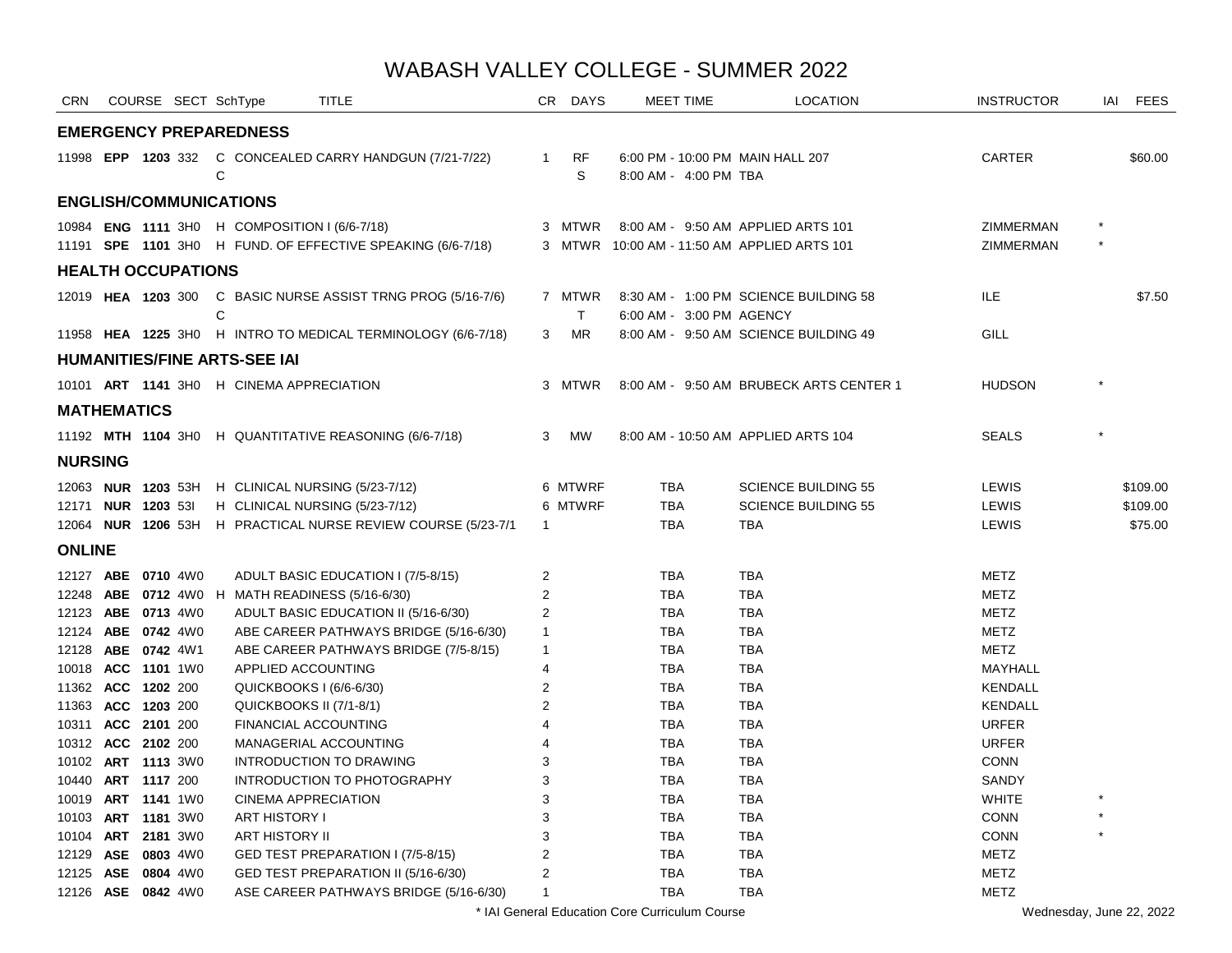| <b>CRN</b>         |                     |                     |                 | COURSE SECT SchType       | TITLE                                     | CR             | <b>DAYS</b> | MEET TIME  |            | <b>LOCATION</b> | <b>INSTRUCTOR</b>  | IAI     | FEES |  |
|--------------------|---------------------|---------------------|-----------------|---------------------------|-------------------------------------------|----------------|-------------|------------|------------|-----------------|--------------------|---------|------|--|
|                    | <b>ONLINE</b>       |                     |                 |                           |                                           |                |             |            |            |                 |                    |         |      |  |
| 12130 ASE 0842 4W1 |                     |                     |                 |                           | ASE CAREER PATHWAYS BRIDGE (7/5-8/15)     | 1              |             | <b>TBA</b> | TBA        |                 | METZ               |         |      |  |
| 10968              | <b>BMG 2103 3W0</b> |                     |                 |                           | BUSINESS STATISTICS (6/6-7/18)            | 3              |             | TBA        | TBA        |                 | <b>BROWN</b>       |         |      |  |
| 10271              |                     | <b>BMG 2204 3W0</b> |                 |                           | HUMAN RESOURCE MANAGEMENT                 | 3              |             | <b>TBA</b> | TBA        |                 | <b>BAKER</b>       |         |      |  |
| 10317              |                     | <b>BOC 2202 200</b> |                 |                           | PROFESSIONAL PORTFOLIO                    | 2              |             | <b>TBA</b> | TBA        |                 | MAYHALL            |         |      |  |
| 11060              | <b>BUS 1101 4W0</b> |                     |                 |                           | <b>INTRODUCTION TO BUSINESS</b>           | 3              |             | <b>TBA</b> | TBA        |                 | <b>RESOR</b>       |         |      |  |
| 10319              | <b>BUS 2101 200</b> |                     |                 | <b>BUSINESS LAW 1</b>     |                                           | 3              |             | <b>TBA</b> | TBA        |                 | <b>URFER</b>       |         |      |  |
| 11426 CHM 1115 3W0 |                     |                     |                 |                           | <b>CHEMISTRY AND SOCIETY</b>              | 4              |             | TBA        | TBA        |                 | <b>GEMEINHARDT</b> |         |      |  |
| 10031              | <b>CHM 1120 3W0</b> |                     |                 |                           | <b>INTRODUCTORY CHEMISTRY</b>             | 5              |             | <b>TBA</b> | <b>TBA</b> |                 | <b>BRUCK</b>       |         |      |  |
| 10032 CHM 1130 3W0 |                     |                     |                 |                           | <b>GENERAL CHEMISTRY I</b>                | 5              |             | <b>TBA</b> | <b>TBA</b> |                 | <b>GEMEINHARDT</b> | $\star$ |      |  |
| 11702 CHM 1132 3W0 |                     |                     |                 |                           | <b>GENERAL CHEMISTRY II</b>               | 5              |             | <b>TBA</b> | <b>TBA</b> |                 | <b>BRUCK</b>       |         |      |  |
| 11991              | <b>CIS</b>          | 1104 200            |                 |                           | INTRO LEARNING SERVICES ONLINE (5/9-6/30) | 0.5            |             | <b>TBA</b> | TBA        |                 | <b>BENNETT</b>     |         |      |  |
| 12185 CIS          |                     |                     | 1104 3W0        |                           | INTRO LEARNING SERVICES ONLINE (7/5-9/2)  | 0.5            |             | <b>TBA</b> | <b>TBA</b> |                 | HALLAM             |         |      |  |
| 12188 CIS          |                     |                     | 1104 4W0        |                           | INTRO LEARNING SERVICES ONLINE (7/5-9/2)  | 0.5            |             | <b>TBA</b> | <b>TBA</b> |                 | HALLAM             |         |      |  |
| 12208 CIS          |                     |                     | 1104 1W0        |                           | INTRO LEARNING SERVICES ONLINE (7/5-9/2)  | 0.5            |             | <b>TBA</b> | <b>TBA</b> |                 | HALLAM             |         |      |  |
| 10324 DAP          |                     | 1201 200            |                 |                           | <b>BUSINESS COMPUTER SYSTEMS</b>          | 3              |             | <b>TBA</b> | <b>TBA</b> |                 | <b>BENNETT</b>     |         |      |  |
| 10326 DAP          |                     | 2202 200            |                 | <b>WORD PROCESSING I</b>  |                                           | 3              |             | <b>TBA</b> | <b>TBA</b> |                 | MAYHALL            |         |      |  |
| 12049              | ECD                 |                     | <b>1202</b> 3W0 |                           | CHILDHOOD TEACHING TECH I                 | 4              |             | <b>TBA</b> | <b>TBA</b> |                 | CADWALADER         |         |      |  |
| 10238 ECD          |                     |                     | 1203 3W0        |                           | HEALTH AND SAFETY OF CHILDREN             | 3              |             | <b>TBA</b> | <b>TBA</b> |                 | CADWALADER         |         |      |  |
| 11512 ECD 1257 3W0 |                     |                     |                 |                           | EXPLORING THE ARTS (6/6-7/18)             | 1              |             | <b>TBA</b> | <b>TBA</b> |                 | <b>CADWALADER</b>  |         |      |  |
| 10237              |                     | ECD 2201 3W0        |                 |                           | ADM CHILDHOOD FACILITIES                  | 4              |             | <b>TBA</b> | <b>TBA</b> |                 | CADWALADER         |         |      |  |
| 10990              |                     | ECN 1101 3W0        |                 |                           | INTRODUCTION TO ECONOMICS (6/6-7/18)      | 3              |             | <b>TBA</b> | <b>TBA</b> |                 | <b>MCMURRAY</b>    |         |      |  |
| 10021              |                     | ECN 2101 1W0        |                 |                           | PRINCIPLES OF MACROECONOMICS              | 3              |             | <b>TBA</b> | <b>TBA</b> |                 | MAYHALL            |         |      |  |
| 10327              |                     | ECN 2102 200        |                 |                           | PRINCIPLES OF MICROECONOMICS              | 3              |             | <b>TBA</b> | <b>TBA</b> |                 | <b>KENDALL</b>     |         |      |  |
| 10328              | EDU 1101 200        |                     |                 | <b>CULTURAL DIVERSITY</b> |                                           | 3              |             | <b>TBA</b> | <b>TBA</b> |                 | <b>SWINSON</b>     |         |      |  |
| 11415              | EDU 1102 3W0        |                     |                 |                           | <b>BASIC ACT FOR ELEM/SEC SCHOOLS</b>     | 3              |             | <b>TBA</b> | <b>TBA</b> |                 | CADWALADER         |         |      |  |
| 12084              |                     | EDU 1600 4W0        |                 |                           | BASIC PEDAGOGICAL PRACTICES (6/29-8/24)   | $\mathbf{1}$   |             | <b>TBA</b> | <b>TBA</b> |                 | <b>AMBROSE</b>     |         |      |  |
| 11967              |                     | ENG 1101 200        |                 |                           | INTRODUCTION TO COMPOSITION               | 3              |             | <b>TBA</b> | <b>TBA</b> |                 | <b>PAYNE</b>       |         |      |  |
| 10985              | <b>ENG 1111 3W1</b> |                     |                 | <b>COMPOSITION I</b>      |                                           | 3              |             | <b>TBA</b> | <b>TBA</b> |                 | ZIMMERMAN          |         |      |  |
| 10022              | ENG 1121 1W0        |                     |                 |                           | <b>COMPOSITION &amp; ANALYSIS</b>         | 3              |             | <b>TBA</b> | <b>TBA</b> |                 | <b>WHITE</b>       | $\star$ |      |  |
| 10333              | ENG 1201 200        |                     |                 | <b>COMMUNICATIONS</b>     |                                           | 3              |             | <b>TBA</b> | <b>TBA</b> |                 | <b>MULVEY</b>      |         |      |  |
| 10334              |                     | ENG 1212 200        |                 | <b>TECHNICAL WRITING</b>  |                                           | 3              |             | <b>TBA</b> | <b>TBA</b> |                 | <b>KENDALL</b>     |         |      |  |
| 10322 GEG 1103 1W0 |                     |                     |                 |                           | INTRODUCTORY METEOROLOGY                  | 3              |             | <b>TBA</b> | <b>TBA</b> |                 | <b>MATTHEWS</b>    |         |      |  |
| 11488              | GEL 1110 3W0        |                     |                 | <b>GENERAL GEOLOGY</b>    |                                           | 3              |             | <b>TBA</b> | <b>TBA</b> |                 | <b>HNETKOVSKY</b>  |         |      |  |
| 10337 GEN 2297 200 |                     |                     |                 | <b>EMPLOYMENT SKILLS</b>  |                                           | $\overline{2}$ |             | <b>TBA</b> | <b>TBA</b> |                 | <b>KENDALL</b>     |         |      |  |
| 10338 HEA 1225 200 |                     |                     |                 |                           | INTRO TO MEDICAL TERMINOLOGY              | 3              |             | <b>TBA</b> | <b>TBA</b> |                 | MAYHALL            |         |      |  |
| 11957 HEA 1231 3W0 |                     |                     |                 |                           | MOTOR BEHAVIOR (5/23-7/14)                | 3              |             | <b>TBA</b> | <b>TBA</b> |                 | <b>GILL</b>        |         |      |  |
| 12065 HEC 1101 4W0 |                     |                     |                 | <b>NUTRITION</b>          |                                           | 3              |             | TBA        | <b>TBA</b> |                 | <b>FIEBER</b>      |         |      |  |
| 10344 HIS          |                     | 1104 200            |                 |                           | <b>HISTORY OF EASTERN CIVIL I</b>         | 4              |             | TBA        | <b>TBA</b> |                 | <b>DENTON</b>      |         |      |  |
| 11061 HIS          |                     |                     | 1111 4W0        |                           | WESTERN CIV BEFORE 1600 AD (6/6-7/18)     | 3              |             | <b>TBA</b> | <b>TBA</b> |                 | <b>BLACK</b>       | $\star$ |      |  |
| 10345 HIS          |                     | 1112 200            |                 |                           | WESTERN CIV AFTER 1600 AD                 | 3              |             | <b>TBA</b> | <b>TBA</b> |                 | <b>DENTON</b>      |         |      |  |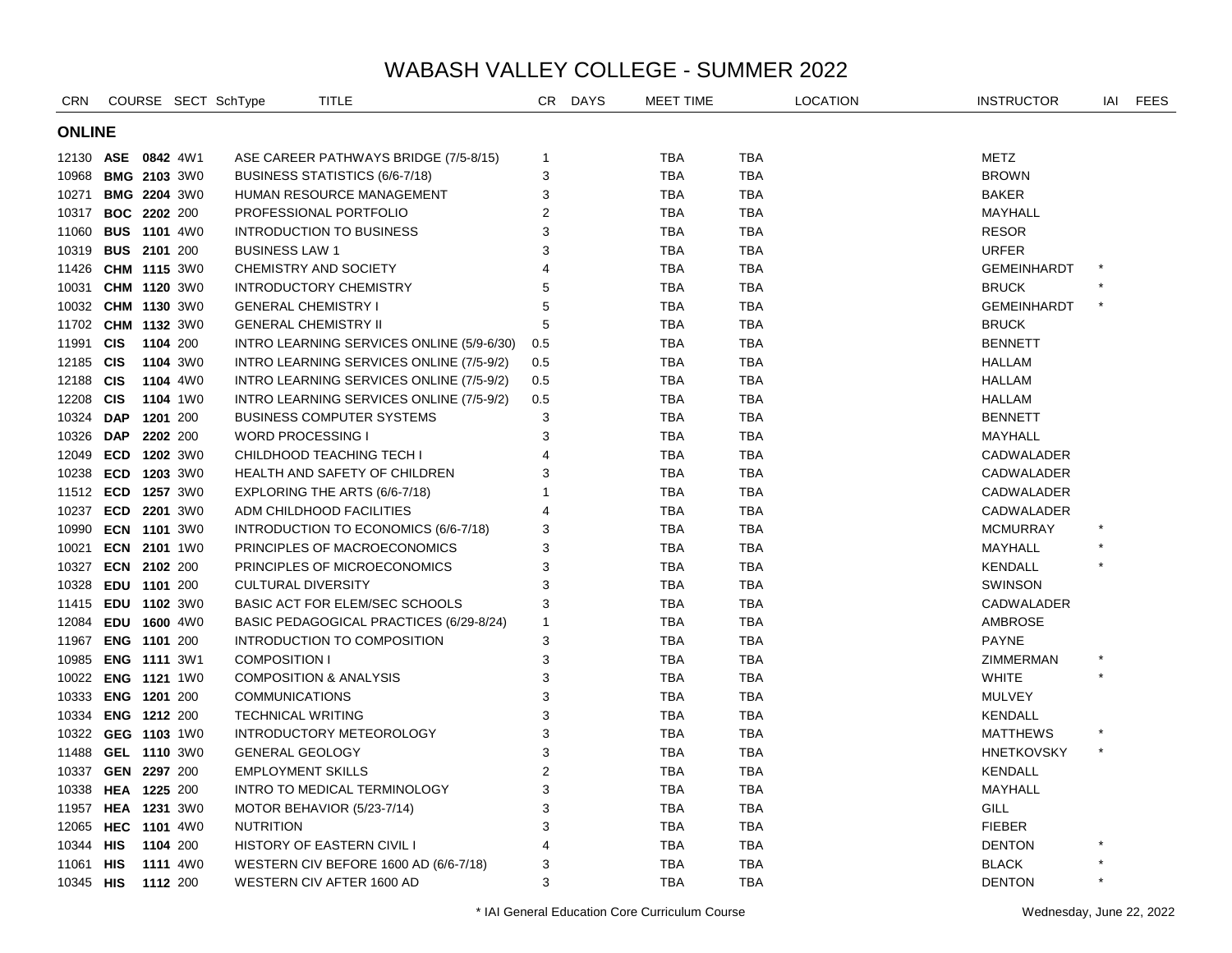| <b>CRN</b>         |               |                     |                 | COURSE SECT SchType        | TITLE                                      | CR             | <b>DAYS</b> | MEET TIME  |            | <b>LOCATION</b> | <b>INSTRUCTOR</b> | IAI | <b>FEES</b> |  |
|--------------------|---------------|---------------------|-----------------|----------------------------|--------------------------------------------|----------------|-------------|------------|------------|-----------------|-------------------|-----|-------------|--|
|                    | <b>ONLINE</b> |                     |                 |                            |                                            |                |             |            |            |                 |                   |     |             |  |
| 10991 HIS          |               |                     | <b>1120 3W0</b> |                            | WORLD HISTORY TO 1500 (6/6-7/18)           | 3              |             | TBA        | <b>TBA</b> |                 | <b>MCMURRAY</b>   |     |             |  |
| 10992 HIS          |               |                     | 1121 3W0        |                            | WORLD HISTORY SINCE 1500 (6/6-7/18)        | 3              |             | <b>TBA</b> | <b>TBA</b> |                 | <b>MCMURRAY</b>   |     |             |  |
| 10346 HIS          |               |                     | 2101 200        | U.S. HISTORY TO 1877       |                                            | 3              |             | <b>TBA</b> | <b>TBA</b> |                 | <b>DENTON</b>     |     |             |  |
| 11151              | HIS           | 2102 200            |                 |                            | U.S. HISTORY SINCE 1877                    | 3              |             | <b>TBA</b> | <b>TBA</b> |                 | <b>DENTON</b>     |     |             |  |
| 10349 HIS          |               | 2103 200            |                 | <b>ILLINOIS HISTORY</b>    |                                            | 3              |             | <b>TBA</b> | <b>TBA</b> |                 | <b>DENTON</b>     |     |             |  |
| 10995 HIS          |               |                     | 2124 3W0        |                            | CONTEMP HISTORY: U.S SINCE 1945 (6/6-7/18) | 3              |             | <b>TBA</b> | <b>TBA</b> |                 | <b>MCMURRAY</b>   |     |             |  |
| 11975 HUM 2151 1W0 |               |                     |                 |                            | <b>INTRO TO ASIAN CULTURE</b>              | 3              |             | <b>TBA</b> | <b>TBA</b> |                 | <b>BOYCE</b>      |     |             |  |
| 10486              | <b>INM</b>    | 1221 200            |                 | <b>INTRO TO HVACR</b>      |                                            | 2              |             | <b>TBA</b> | <b>TBA</b> |                 | <b>MARSHALL</b>   |     |             |  |
| 10488              | <b>INM</b>    |                     | 2210 200        |                            | OCCUPATIONAL SAFETY (OSHA)                 | $\overline{2}$ |             | <b>TBA</b> | <b>TBA</b> |                 | <b>MARSHALL</b>   |     |             |  |
| 11121              | LIT           |                     | 2101 1W0        |                            | INTRODUCTION TO LITERATURE                 | 3              |             | <b>TBA</b> | <b>TBA</b> |                 | <b>YORK</b>       |     |             |  |
| 10350 LIT          |               |                     | 2135 200        | <b>WOMEN IN LITERATURE</b> |                                            | 3              |             | <b>TBA</b> | <b>TBA</b> |                 | <b>PAYNE</b>      |     |             |  |
| 10096              | <b>LIT</b>    |                     | 2143 3W0        |                            | UNDERSTANDING THE SHORT STORY              | 3              |             | <b>TBA</b> | <b>TBA</b> |                 | <b>SHANER</b>     |     |             |  |
| 10155 LSC 1101 4W0 |               |                     |                 | <b>GENERAL BIOLOGY I</b>   |                                            | 4              |             | <b>TBA</b> | <b>TBA</b> |                 | <b>HNETKOVSKY</b> |     |             |  |
| 12036              |               | LSC 1103 3W0        |                 | <b>GENERAL BOTANY</b>      |                                            | 4              |             | <b>TBA</b> | <b>TBA</b> |                 | <b>ROBB</b>       |     |             |  |
| 10536              |               | LSC 1105 200        |                 |                            | ENVIRONMENTAL BIOLOGY                      | 4              |             | <b>TBA</b> | <b>TBA</b> |                 | <b>BERGBOWER</b>  |     |             |  |
| 12037              |               | LSC 1106 3W0        |                 |                            | <b>INTRODUCTION TO BIOLOGY</b>             |                |             | <b>TBA</b> | <b>TBA</b> |                 | <b>ROBB</b>       |     |             |  |
| 11152 LSC 1107 200 |               |                     |                 |                            | <b>INTRODUCTION TO HUMAN GENETICS</b>      | 3              |             | <b>TBA</b> | <b>TBA</b> |                 | <b>BERGBOWER</b>  |     |             |  |
| 10156              |               | LSC 2110 4W0        |                 |                            | <b>GENERAL MICROBIOLOGY</b>                | 4              |             | <b>TBA</b> | <b>TBA</b> |                 | <b>HNETKOVSKY</b> |     |             |  |
| 12217 LSC 2110 4W1 |               |                     |                 |                            | <b>GENERAL MICROBIOLOGY</b>                | 4              |             | <b>TBA</b> | <b>TBA</b> |                 | <b>HNETKOVSKY</b> |     |             |  |
| 10157              |               | <b>LSC</b> 2111 4W0 |                 |                            | HUMAN ANATOMY & PHYSIOLOGY I               |                |             | <b>TBA</b> | <b>TBA</b> |                 | <b>HNETKOVSKY</b> |     |             |  |
| 10159 LSC 2112 4W0 |               |                     |                 |                            | HUMAN ANATOMY & PHYSIOLOGY II              | 4              |             | <b>TBA</b> | <b>TBA</b> |                 | <b>HNETKOVSKY</b> |     |             |  |
| 10353              | MED 2209 200  |                     |                 | ADVANCED CODING            |                                            | 4              |             | <b>TBA</b> | <b>TBA</b> |                 | <b>KRAGER</b>     |     |             |  |
| 10354              |               | MED 2211 200        |                 | <b>CERTIFICATION PREP</b>  |                                            |                |             | <b>TBA</b> | <b>TBA</b> |                 | MAYHALL           |     |             |  |
| 10356              | MED 2298 200  |                     |                 | <b>CODING PRACTICUM</b>    |                                            | 3              |             | <b>TBA</b> | <b>TBA</b> |                 | MAYHALL           |     |             |  |
| 10970              |               | <b>MTH 1102 3W0</b> |                 |                            | COLLEGE ALGEBRA (6/6-7/18)                 | 4              |             | <b>TBA</b> | <b>TBA</b> |                 | <b>BROWN</b>      |     |             |  |
| 11264              |               | <b>MTH 1102 3W1</b> |                 |                            | COLLEGE ALGEBRA (6/6-7/18)                 | 4              |             | <b>TBA</b> | <b>TBA</b> |                 | <b>BROWN</b>      |     |             |  |
| 10971              |               | <b>MTH 1103 3W0</b> |                 |                            | LIBERAL ARTS MATH (6/6-7/18)               | 3              |             | <b>TBA</b> | TBA        |                 | <b>BROWN</b>      |     |             |  |
| 10972 MTH 1104 3W0 |               |                     |                 |                            | QUANTITATIVE REASONING (6/6-7/18)          | 3              |             | <b>TBA</b> | <b>TBA</b> |                 | <b>BROWN</b>      |     |             |  |
| 10973              |               | <b>MTH 1105 3W0</b> |                 |                            | TRIGONOMETRY (6/6-7/18)                    | 3              |             | <b>TBA</b> | <b>TBA</b> |                 | <b>BROWN</b>      |     |             |  |
| 12173              |               | <b>MTH 1121</b> 1W0 |                 |                            | MATHEMATICS FOR ELE. MAJORS                | $\overline{4}$ |             | <b>TBA</b> | <b>TBA</b> |                 | <b>SCHUCKER</b>   |     |             |  |
| 10974              |               | <b>MTH 1131 3W0</b> |                 |                            | INTRODUCTION TO STATISTICS (6/6-7/18)      | 3              |             | <b>TBA</b> | <b>TBA</b> |                 | <b>BROWN</b>      |     |             |  |
| 10358              |               | MTH 1151 200        |                 | <b>FINITE MATHEMATICS</b>  |                                            | 3              |             | <b>TBA</b> | <b>TBA</b> |                 | <b>BOHNHOFF</b>   |     |             |  |
| 10310 MTH 1152 200 |               |                     |                 | APPLIED CALCULUS           |                                            | $\overline{4}$ |             | <b>TBA</b> | <b>TBA</b> |                 | <b>BOHNHOFF</b>   |     |             |  |
| 10975 MTH 1171 3W0 |               |                     |                 |                            | CALC. & ANALYTIC GEOMETRY I (6/6-7/18)     | 5              |             | <b>TBA</b> | <b>TBA</b> |                 | <b>BROWN</b>      |     |             |  |
| 10976              |               | MTH 1172 3W0        |                 |                            | CALC. & ANALYTIC GEOMETRY II (6/6-7/18)    | 5              |             | <b>TBA</b> | <b>TBA</b> |                 | <b>BROWN</b>      |     |             |  |
| 10129              |               | MTH 1201 1W0        |                 |                            | <b>TECHNICAL MATHEMATICS</b>               | $\overline{4}$ |             | <b>TBA</b> | <b>TBA</b> |                 | <b>MATTHEWS</b>   |     |             |  |
| 10977              |               | <b>MTH 2173 3W0</b> |                 |                            | CALC. & ANALYTIC GEOMETRY III (6/6-7/18)   | 4              |             | <b>TBA</b> | <b>TBA</b> |                 | <b>BROWN</b>      |     |             |  |
| 10308              |               | MUS 1101 201        |                 | MUSIC APPRECIATION         |                                            | 3              |             | <b>TBA</b> | <b>TBA</b> |                 | <b>PITTMAN</b>    |     |             |  |
| 10966 MUS 1101 200 |               |                     |                 |                            | MUSIC APPRECIATION (5/16-6/3)              | 3              |             | <b>TBA</b> | <b>TBA</b> |                 | <b>PITTMAN</b>    |     |             |  |
| 10127 MUS 1102 1W0 |               |                     |                 |                            | <b>HISTORY OF AMERICAN MUSIC</b>           | 3              |             | <b>TBA</b> | <b>TBA</b> |                 | <b>PATILLA</b>    |     |             |  |